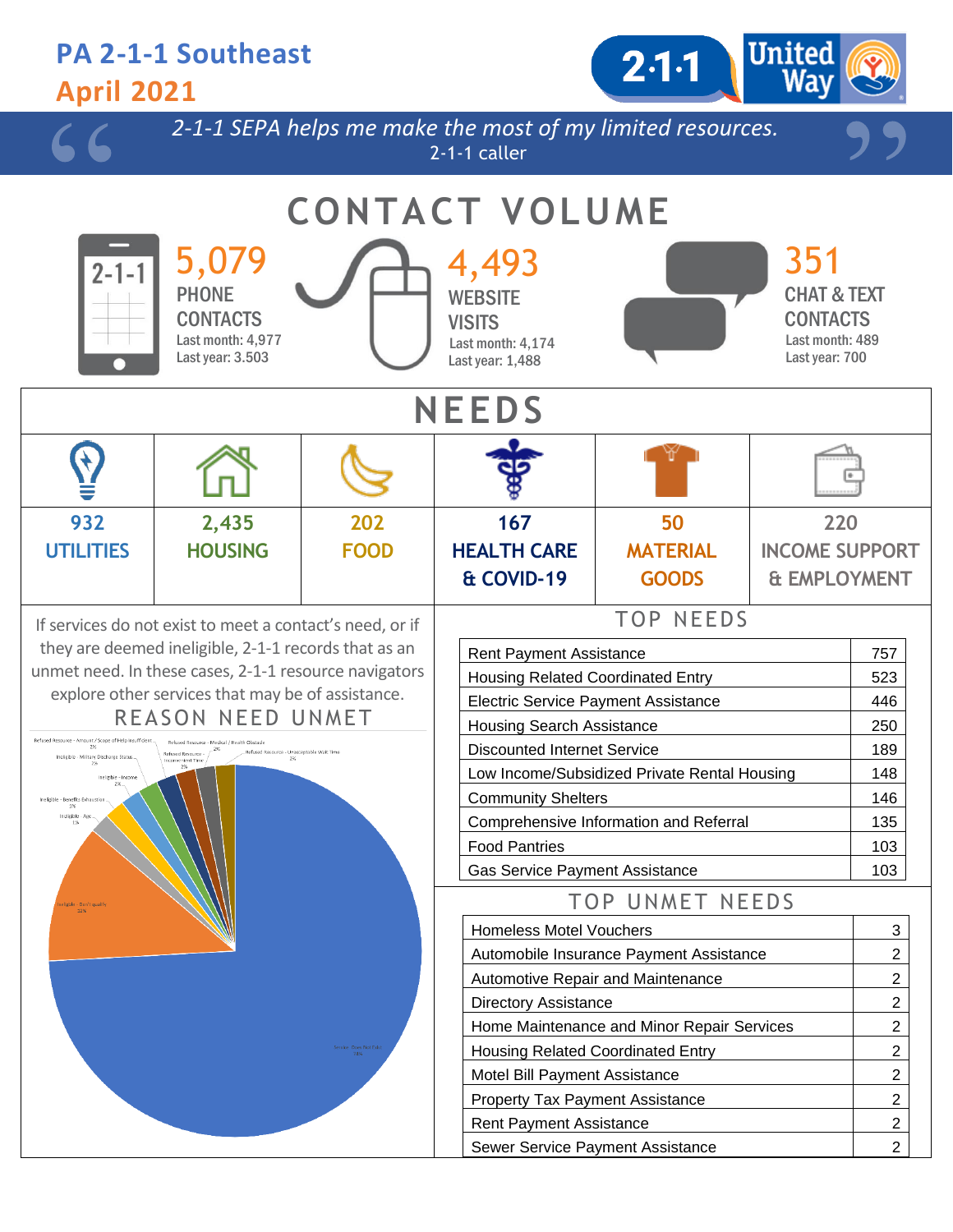#### **PA 2-1-1 Southeast: April 2021**

### **CONTACTS BY COUNTY**



# GENDER AGE AGE TOP ZIP CODES Gender Non-Conforming Male<br>32% Female<br>66%

## **DEMOGRAPHICS**



| Zip   | Count | Zip   | Count |
|-------|-------|-------|-------|
| 19320 | 600   | 19143 | 58    |
| 19401 | 331   | 19124 | 57    |
| 19464 | 193   | 19134 | 56    |
| 19382 | 117   | 19132 | 55    |
| 19460 | 116   | 19406 | 55    |
| 19380 | 97    | 19140 | 54    |
| 19335 | 96    | 19013 | 51    |
| 19403 | 63    | 19121 | 49    |
| 19365 | 61    | 19090 | 46    |
| 19355 | 59    | 19446 | 46    |

## **TOP REFERRALS**

| Saint Vincent DePaul Society - Rent and Utility Assistance                                 |  |
|--------------------------------------------------------------------------------------------|--|
| PA Housing Search Website                                                                  |  |
| <b>Chester County Coordinated Entry Line</b>                                               |  |
| PHLconnectED                                                                               |  |
| Your Way Home - Coordinated Shelter Entry and Additional Services - Montgomery; Norristown |  |
| <b>Chester County COVID Rent/Utility Arrears Assistance</b>                                |  |
| City of Philadelphia - Covid-19 Emergency Rent Assistance Program (ERAP)                   |  |
| Your Way Home - Emergency Rent and Utility Coalition (ERUC) - Covid-19 Assistance Programs |  |
| <b>Community Association of Strawberry Mansion</b>                                         |  |
| Catholic Social Services - Rent, Mortgage and Utility Assistance                           |  |